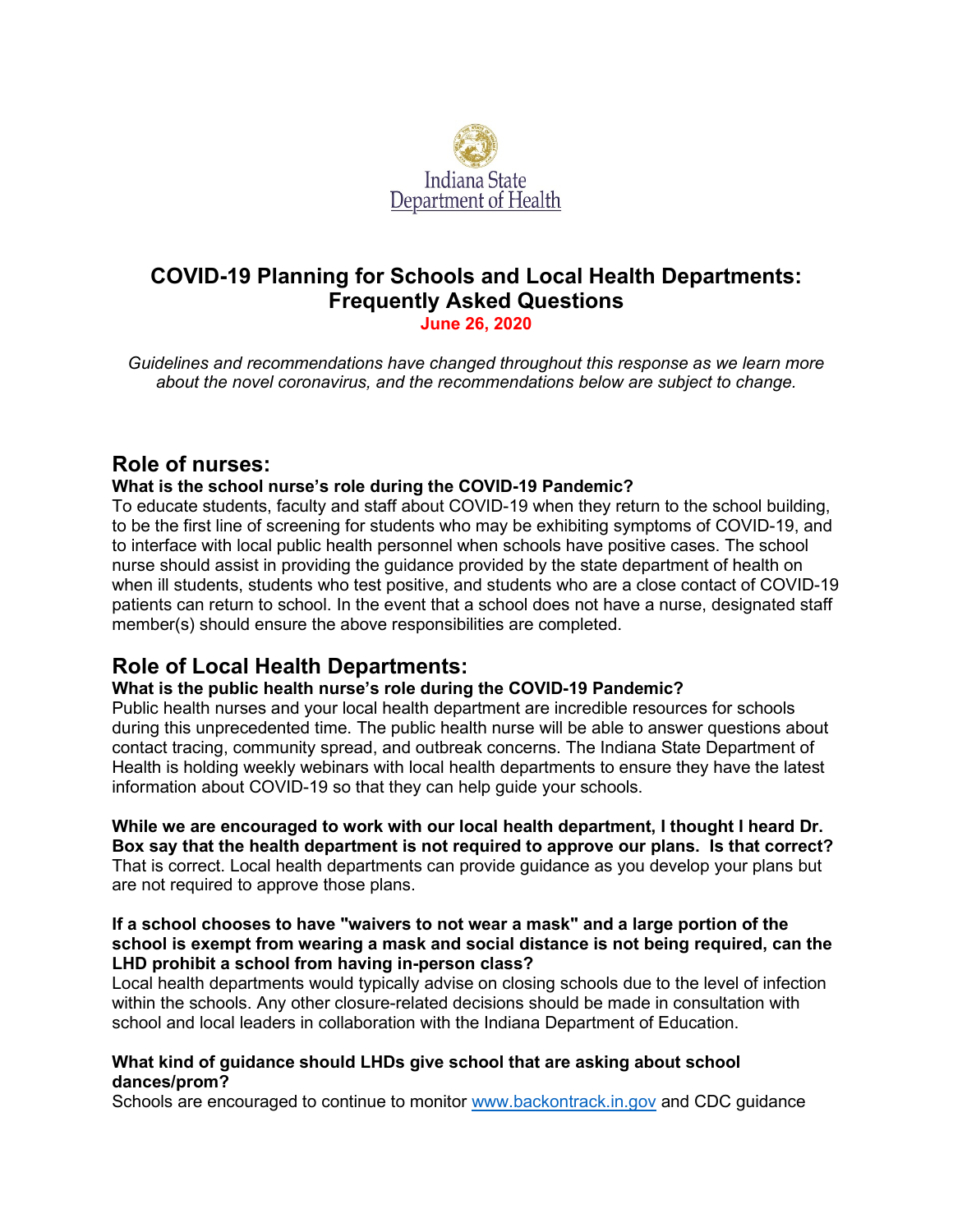regarding large gatherings. While larger gatherings are still permitted, social distancing and wearing masks are still critically important. There are recent reports of COVID cases resulting from social gatherings, so any such event should proceed with caution and consider masks, avoiding shared drink stations, and taking other precautions to distance attendees and ensure that high-touch surfaces are frequently cleaned.

**Are the local health departments getting guidance on how to guide us based on the science? It seems that schools may try to tell them what they want to do, based on finances and convenience given in the re-entry guidance, instead of being told what to do by the health department based on the science. This puts us at risk in other schools trying to do things correctly if we are going to full contact with athletics and events it seems. This could also put our healthcare system at risk.**

The Indiana State Department of Health has been providing weekly webinars for local health departments for several months to ensure they have the latest guidance from reputable scientific sources. ISDH also updates the latest CDC guidance on our website at [www.coronavirus.in.gov](http://www.coronavirus.in.gov/) and has included a special section for schools.

# **Staffing and logistics:**

# **We have one nurse for our corporation. Do you suggest having a health care worker at each school?**

Having a healthcare worker at each school is ideal, but we recognize that it is likely not financially feasible for many school systems. In lieu of an on-site healthcare provider, we recommend that your front desk staff and administrators who normally deal with ill students be educated about the signs and symptoms of COVID-19 so that you can ensure that proper isolation and infection-control steps can occur in the event that a student shows symptoms.

# **What type of precautions should be in place to protect the school nurse? Should a Plexiglas shield be installed around our desks? Should we have N95's available, and when would we wear them (for example, during nebulizer treatments only?).**

ISDH is recommending that nebulizer treatments not be given in the school environment. If nebulizer treatments are given, then the nurse would need an N-95 mask and the room would be contaminated and would need to sit idle for a period of time and then be thoroughly cleaned. If no aerosol-producing treatments are being performed, surgical grade masks and gloves would be sufficient, with a gown on hand in case there is a need. If you have students with asthma, please ask parents to obtain an Albuterol inhaler, spacer and mask (the mask is for the littlest ones) if needed for use in the school clinic.

# **May the clinical space for symptomatic students and staff be shared? If so, how many students can use the area at one time?**

Sick students and staff can be isolated in the same room, but efforts should be taken to ensure that they are spaced 6 feet apart and that all individuals are wearing masks. If the symptomatic individuals have different illnesses (example: 1 student presents with an asthma exacerbation and a different student presents with fever and cough), you would not want to isolate them together. All efforts should be made to social distance and mask individuals with symptoms.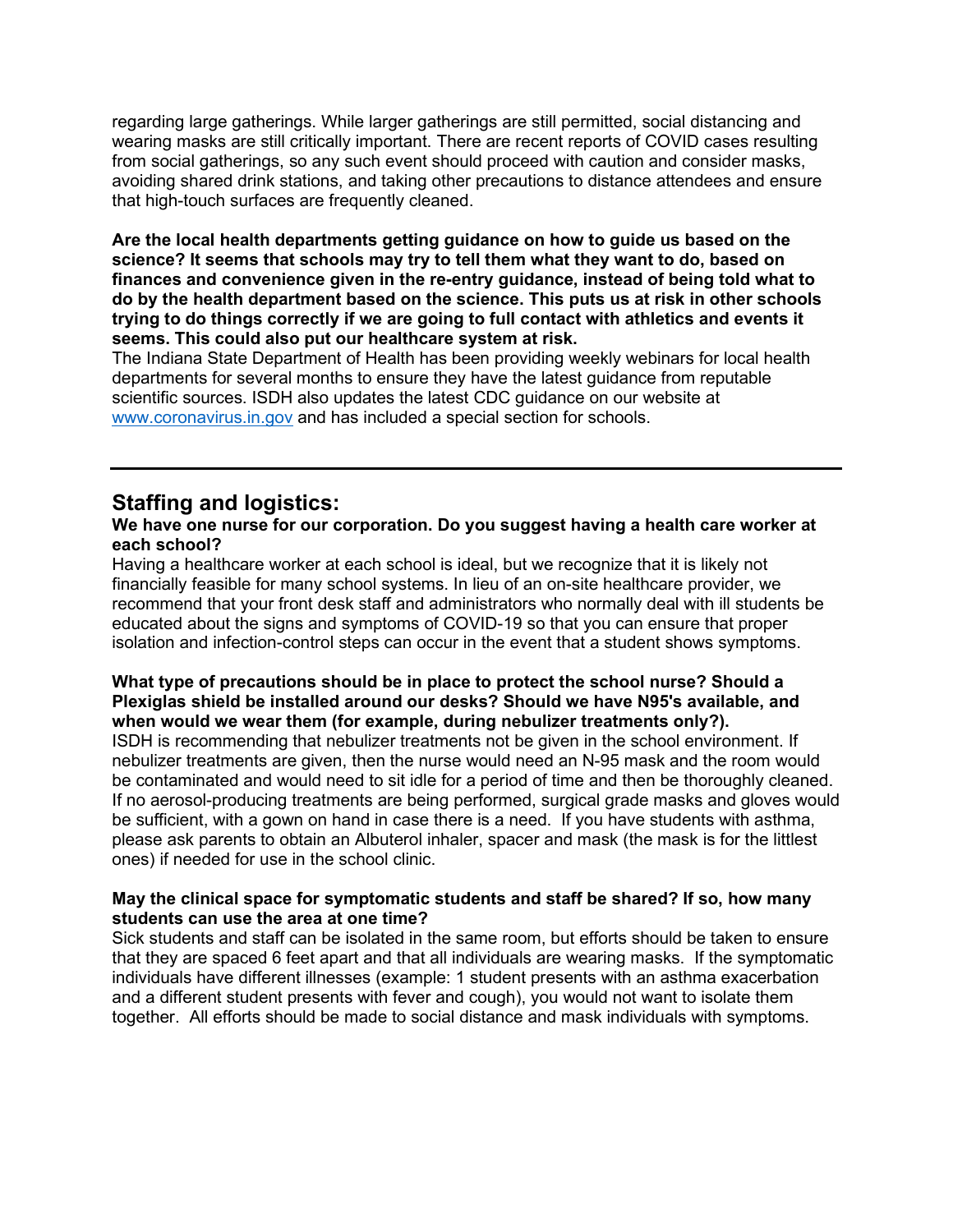### **Is it an option to omit counting controlled medications with parents to eliminate the parents entering the buildings?**

We recommend that controlled medications be counted with parents at the car so that parents do not enter the building.

### **You said a close contact is anyone within 6 feet of a positive for longer than 15 minutes, regardless if they are wearing a mask. Wouldn't that mean school nurses would constantly be on quarantine?**

So long as a nurse is wearing a surgical-grade mask and not a cloth face covering and is not doing aerosol-producing treatments such as nebulizers, she would not be considered a contact but should monitor closely for any symptoms. School nurses are considered essential health care personnel and as such should wear a surgical grade mask throughout the school day.

# **Would it be reasonable to limit the contact with healthy students by not giving beforeschool meds (this is becoming a huge thing so parents don't have to deal with at home). If schools are half days, should no scheduled meds given except rescue inhalers and diabetic needs?**

Encourage parents to take responsibility for administering any before-school medications to reduce the potential exposure for healthy students. Schools should work with the parent to determine when medications must be administered. Many medications administered early in the day by the school nurse are for ADHD and actually are best given before school so they have time to enter the bloodstream prior to the educational day.

### **Would it be better as a nurse to take medications, MDIs, etc. to the student versus having the student report to the nurse's office? If a teacher has a student who is suspicious for symptoms of COVID-19, would it be better to go to the student and escort them back to the holding area if necessary? Basically, who do we most want wandering the building - the nurse or student?**

It's unlikely the nurse will be able to leave the clinic to deliver medication/treatments in the classroom. However, feel free to proceed if this works well with your school's procedures. It is recommended that students report to the nurse clinic unless it is not safe to do so. We recommend that you identify an area where healthy students awaiting medications can be socially distanced, such as chairs in the hallway outside the clinic that are spaced 6 feet apart.

# **In terms of sick policies—with the symptoms of COVID-19 being so broad (especially in younger children), should all symptoms be treated equally in terms of return to school after being called in or sent home sick? Would 72hrs be appropriate for symptoms such as fever, abdominal pain, vomiting, cough, etc.? It is difficult with coughs, due to the fact that coughs linger for some with other illnesses as well.**

If a student presents with symptoms consistent with COVID-19, that student should be sent home and presumed to have COVID until such time as a healthcare provider determines the illness is caused by something else and provides a note. Without a healthcare provider's note, the student would need to stay home for 10 days and be fever-free for 72 hours without use of fever-reducing medication.

# **Are nurses going to be able to give breathing treatments via nebulizers?**

The CDC does not recommend that school nurses give nebulizer or other aerosol-producing treatments. If they do need to do so, they would require an N95 mask. If aerosolizing procedures are done in the nurse clinic or the classroom (i.e. suctioning), the room should be closed for 2 ½ hours at a minimum to allow for droplets to fall and then for cleaning of the area.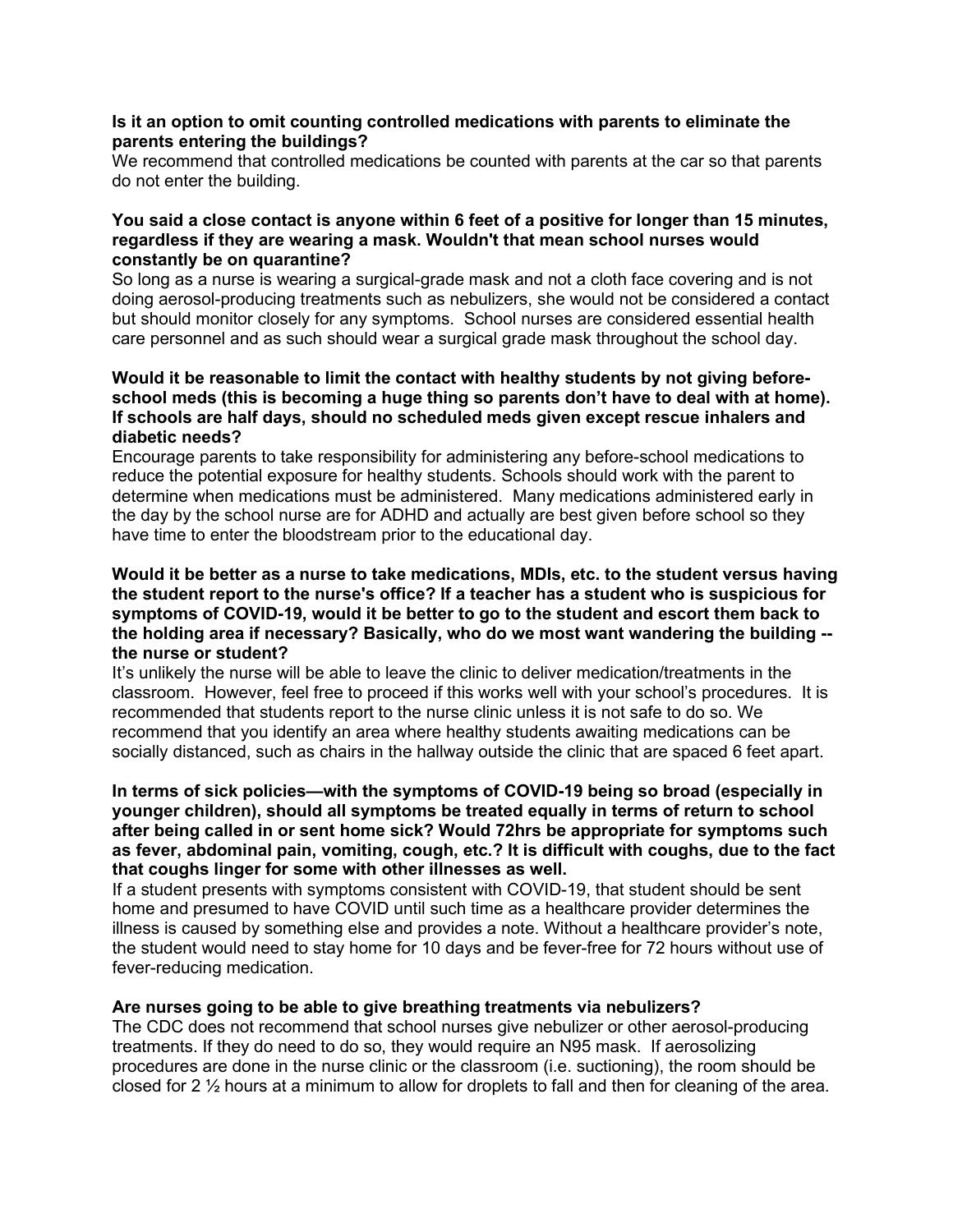### **Can a school use partitions in lieu of masks or social distancing recommendations?**

Partitions that are cleaned in between each class can help reduce the need for social distancing, but they would not remove the recommendation to wear masks

### **Do students in the quarantine room need to have a staff person monitor them while they are in the room? What PPE should the nurse or staff person be wearing while monitoring a student in the quarantine room?**

It is recommended that students be monitored while they are in the quarantine room. The level of monitoring is dependent on the level of illness of the student. For example, a student with difficulty breathing should not be left alone, but a student with a mild sore throat can be left alone for short times as appropriate for the patient's age and abilities. Anyone monitoring ill students should wear a mask and gloves. Add gowns if increased secretions, vomiting, or other bodily fluid contact are likely.

# **What daily documentation do we need to chart in our health records? Daily temperatures? For all staff and students entering the building?**

Daily temperature checks as students and staff enter the building could create more congestion that does not allow for social distancing, which is why we recommend self-screening at home before leaving for school.

# **Clinic setup:**

**Do schools need to have two separate spaces for separating sick and well students?** We recommend that there be a separate space for ill students to further reduce risk of transmission.

# **Is a curtained-off area sufficient in the clinic as long as the sick student is wearing a mask and 6 foot distance maintained?**

Yes, so long as the curtain is made of a material that can be cleaned. Long vinyl shower curtains might be a reasonable option. We also recommend that students who have no symptoms but simply need daily medications be assigned to wait in the hall at a socially appropriate distance.

### **My gut is saying to keep traffic into the clinic at a bare minimum. Do you foresee us posting ourselves somewhere outside the clinic? Or in a room with windows? Or are schools purchasing standalone Hepa air purifiers?**

This really will be specific to every district. We do emphasize the nurses wear surgical grade masks and gloves as they deal with sick children.

# **Is the school nurse or health aide permitted to enter and exit the isolation room and still provide care for the rest of the building, or should there be separate staff for each area? Does someone have to stay in the isolation room with the student(s) waiting to be picked up?**

Staffing would be a school decision. Per the guidance, a record should be kept of everyone who enters the room, and the room should be disinfected several times throughout the day. Staff must wear appropriate PPE. The staff member should remove gloves and wash or sanitize hands and put on new gloves between patients. The same mask may be worn, unless it becomes soiled. The nurse or aide should take special care not to touch the front of the mask. Procedures on proper care of masks, including how to place and remove them, are on the CDC website.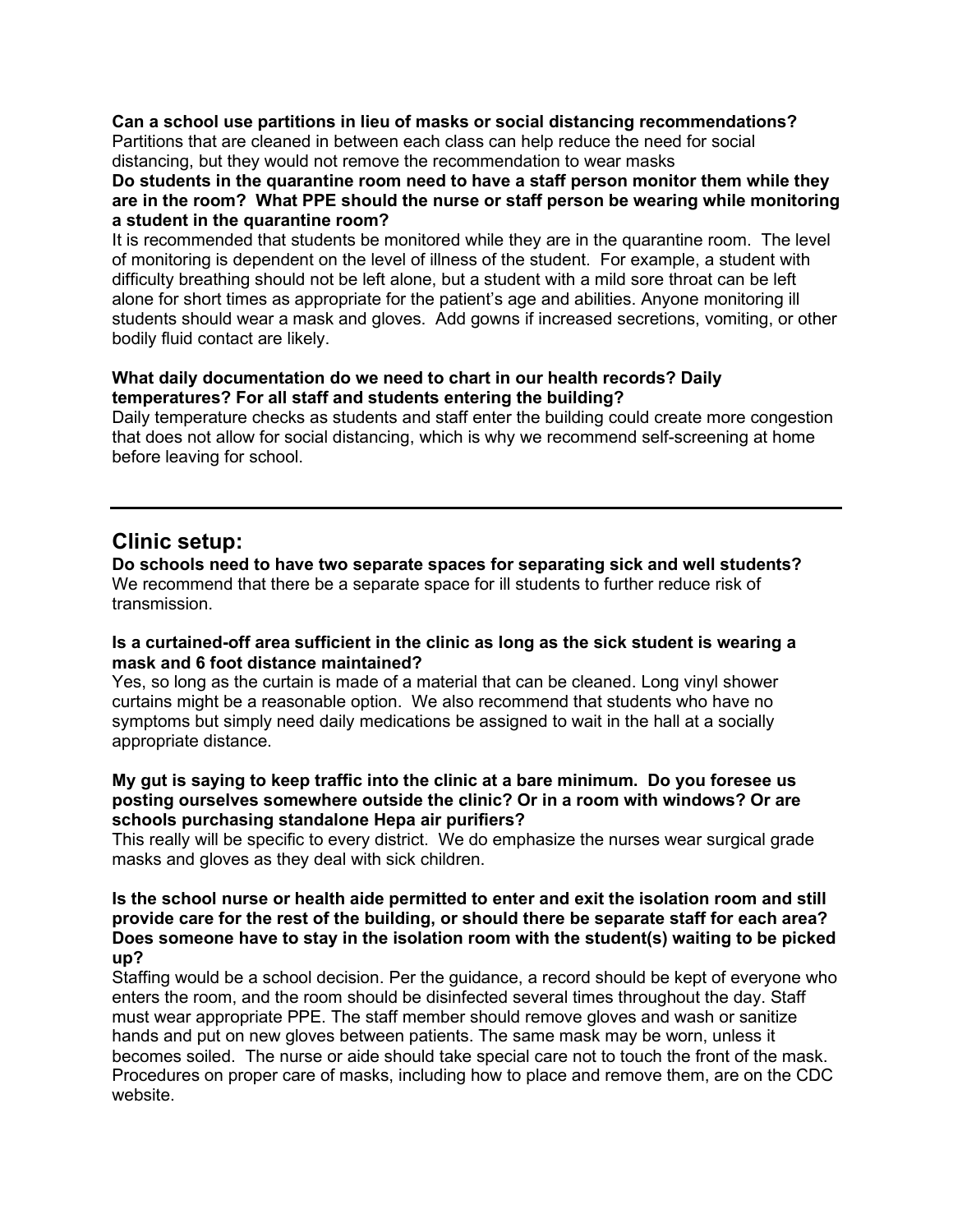**We have been hearing a lot of information about needing a clean and a dirty school clinic. If that is true, will there need to be two nurses or nurse and MA? Will the nurse dealing with the sick need to wear PPE? If only one nurse, will she be handing out of PPE for each student - especially if sick students and then dealing with the clean sidediabetics, nebulizer, meds, tube feedings/caths?**

Separating sick students from those with other medical needs would be preferable. All students should be masked in the clinic, along with the nurse. Frequent hand washing and appropriate PPE will support nurses in their ability to flex between students with COVID symptoms and those with other needs.

**Can you give specific recommendations regarding the space for isolating students? Our nurse's office is too small to isolate anyone and we will have to use a separate space.** Choose an area that can be closed off and where you can socially distance ill students and staff. Ensure that sick students know how to get help if they need it while they wait for their guardian to pick them up.

**The guidance recommends that each school have a separate space away from the nurse's clinic where ill staff and students are evaluated or waiting for pickup. Many times we have students say "I don't feel good" and until we can really have time to assess them, it can be hard to determine if they are truly ill or having anxiety, hunger, or other non-illness issues. I would hate to send them to the "ill" room when that might not be the case. Can we possibly designate an area in our clinic for illness-related symptoms, making sure the student is masked and separate from other students until we can determine if they are ill and need to go home?** See Return to School Guidance.

**What do you recommend for improving the air quality and ventilation in the health office if moving to a different space is not an option?**

Open windows if they are available and it is safe to do so. HEPA filters are also an option.

# **PPE, thermometers, routine screenings:**

**What PPE should be worn by the person in the isolation area? By the school nurse?**  A school nurse should wear a surgical-grade mask, not a cloth one, along with gloves and a gown. The nurse does NOT require an N95 unless she is administering a nebulizer or performing another aerosol-inducing procedure, which is not recommended. We recommend gowns that can be laundered and reused. Gloves should be changed between students.

# **We have been trying to order PPE equipment and sanitizer for our school but many of the items are on back order and may not be here before the start of school. Can we open without the correct supplies? Can the local or state health department help us with obtaining these items?**

We recognize that supplies have been limited, but they are starting to open back up. The state is ordering 2 million masks to distribute to schools. The CDC has recommendations for compounding your own hand sanitizer here: [https://www.cdc.gov/coronavirus/2019](https://www.cdc.gov/coronavirus/2019-ncov/hcp/hand-hygiene.html) [ncov/hcp/hand-hygiene.html](https://www.cdc.gov/coronavirus/2019-ncov/hcp/hand-hygiene.html)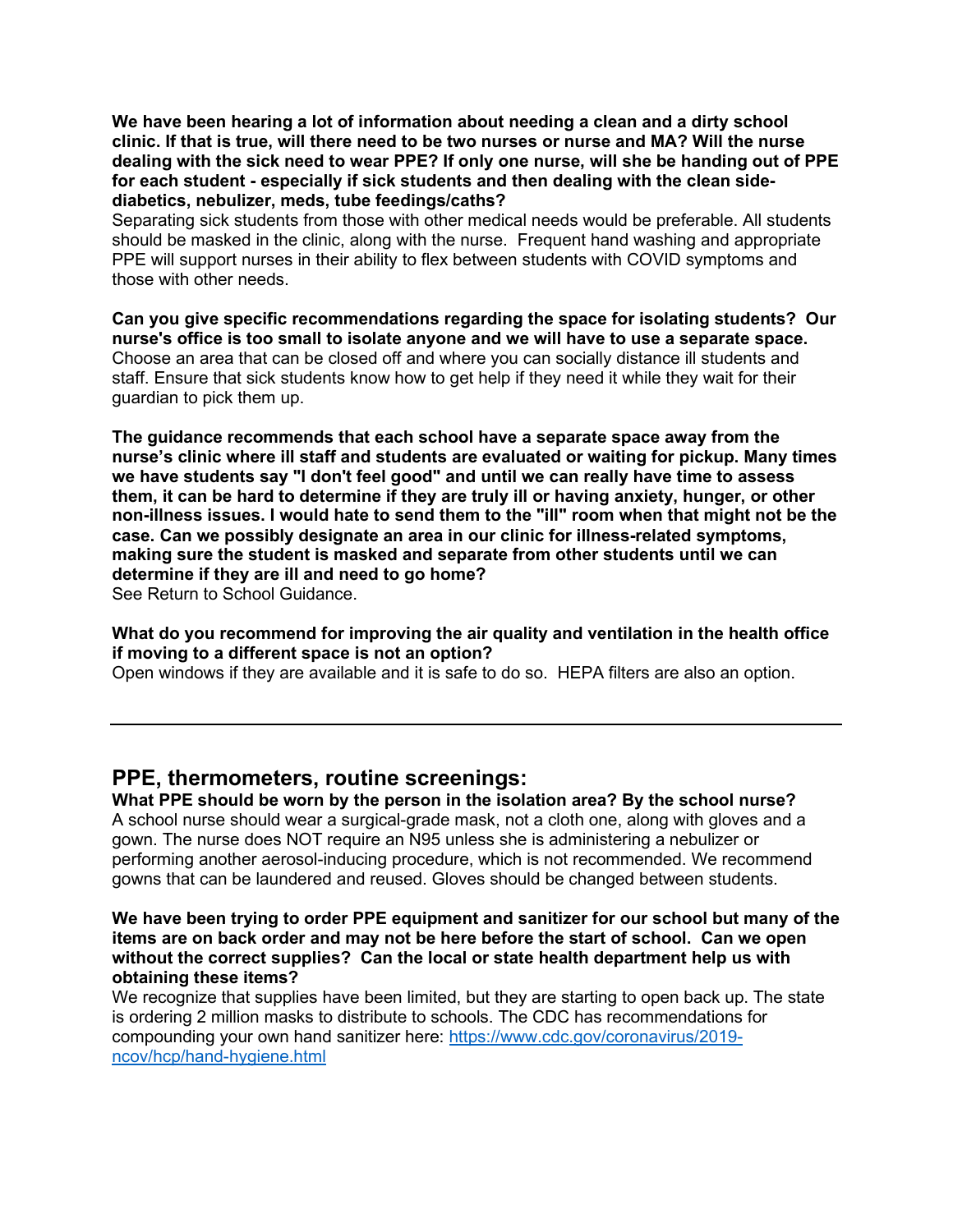# **How will schools handle depleted PPE supplies?**

We encourage you to work with your local healthcare partners to coordinate purchases of PPE.

# **What is the best type of thermometer? Are oral thermometers acceptable?**

Thermal, no-touch thermometers that scan the patient are preferred because the nurse can be at a distance from the patient. Tympanic thermometers with disposable covers are a reasonable option and can be wiped down between students. If oral thermometers are used, they must be thoroughly disinfected between each. We recognize thermometers may be on back order, so understand that you will need to adapt to what you have.

### **What is your recommendation for PPE worn in the school nurse clinic? Are masks or face coverings sufficient or should the nurses/ assistants wear N95 masks? Face shields? Goggles? Should we wear scrubs during the work day and change clothes before leaving our clinics?**

Nurses should wear a surgical-grade mask but do not need an N95 unless they are administering a nebulizer, which is not recommended, or performing another aerosol-generating procedure. Gloves should be changed between students and hands sanitized or washed. Scrubs that are bagged before leaving school and promptly washed upon arrival at home are recommended. Washable gowns are also recommended. Face shields and goggles can provide additional protection but are not required.

# **What new procedures should school nurses put in place in order to safely conduct vision and hearing screenings for students this school year?**

Wear a surgical-grade mask and gloves and conduct those screenings in an area separate from where sick students are waiting. Require students to be masked. Thoroughly wash hands and change gloves between students.

# **Immunizations:**

# **Is the 20-day exclusion date for immunizations still in effect?**

Immunizations are more important than ever, and at this time, we expect students to be current on their immunizations unless they have an exemption on file.

# **Should we allow students who have an exemption on file to attend school if they are not immunized?**

Exclusions for unimmunized children generally look at diseases that would be covered by a vaccine if the child had it. Since there is no COVID vaccine, there is no reason that an unimmunized child could not attend school. That may change once a vaccine is available.

**I'm worried about how feasible it will be for our parents to get their children's immunizations. Are local health departments overwhelmed? During a normal year, our health department schedules appointments almost two months out. I usually notify parents at Kindergarten round-up in April of necessary immunizations needed for August. Unfortunately it appears I won't have any way to contact these parents until late July/early August.** 

Reminders of immunization requirements should be sent as soon as possible. Local health departments and healthcare providers are aware of the need for students to be current on their immunizations, so parents are encouraged to consult their pediatrician now. We suggest an "all-call" or district-wide email communication be sent by building principals and superintendents to remind parents that vaccinations remain a priority.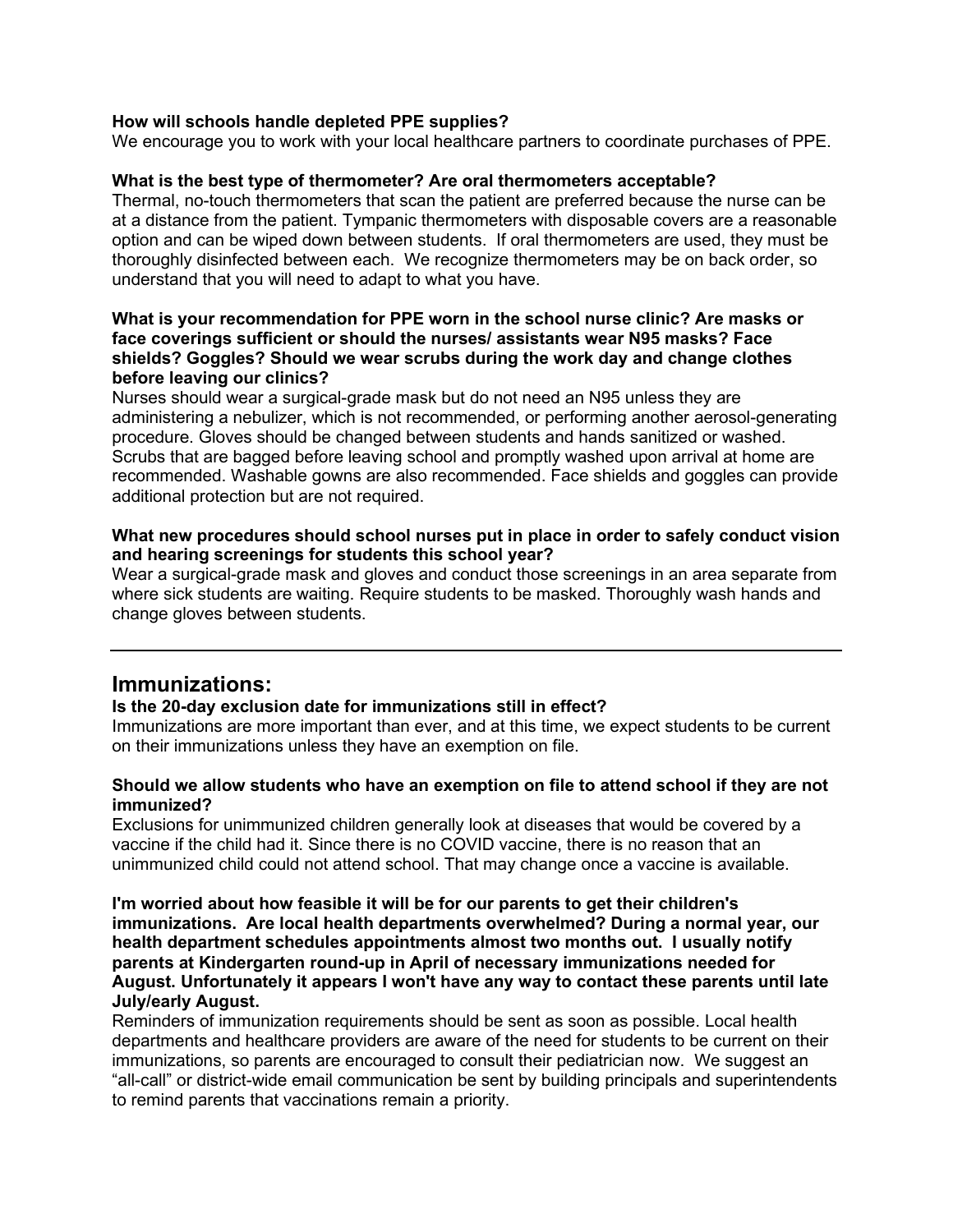# **Symptoms, Quarantine, Exclusion and Return to School:**

**When the school nurse sends students or staff home with a cough and fever (or symptoms related to COVID-19), should they be excluded for 72 hours only or should they be excluded for 10 days after the start of symptoms as a presumed case of COVID-19? How do schools handle students that are absent and the parent reports that the student has a fever and cough (or symptoms related to COVID-19)? When should these students be allowed to return to school?**

Any student exhibiting symptoms of COVID-19 should be sent home and presumed to have COVID until that student presents documentation of another illness from a healthcare provider. Without that documentation, the student would need to be excluded for 10 days and be feverfree for 72 hours without use of medication.

# **If the parent was exposed and is on a 14-day quarantine, does the student have to be quarantined as well or only if the parent tests positive or develops symptoms?**

An individual who is being quarantined should wear a mask and stay away from everyone else in the household. A student whose parent is quarantined due to an exposure would not have to be quarantined unless the student was also directly exposed to the positive individual. If the parent develops symptoms, it should be strongly recommended that the parent be tested. If the student has close contact with that parent (less than 6 feet for greater than 15 minutes) for the two days prior to the parent developing symptoms or after the parent develops symptoms, then the student will be considered a close contact and would need to quarantine for 14 days at home from the last day of exposure.

# **If we send a student home with suspicious symptoms but the family chooses to not have their child tested, is anyone contacted by the school?**

The student would be presumed to have COVID-19 in the absence of a medical diagnosis from a healthcare provider, so there is no requirement for anyone to notify the school so long as the student either remains out for 10 days or has a healthcare provider's note documenting that the cause of illness is something else.

#### **Many students present to school clinics with multiple symptoms, such as headache, nausea, muscle aches, sore throat, etc. Fever is about the only universal symptom that gets a student sent home. Many of the symptoms are the same as COVID-19 symptoms. Any suggestions for determining if you are dealing with a COVID case vs. other common illnesses?**

See the attached charts to help with this determination. COVID-19 generally presents with multiple symptoms. As noted before, a student with symptoms of COVID-19 would typically be presumed to be positive until a healthcare provider determines otherwise and provides documentation of that diagnosis.

# **If a student or staff member tests positive and then returns to school after meeting protocols should they quarantine after future exposure? If you have tested positive and recovered are you exempt from future protocols?**

Much is still unknown about immunity from COVID-19. An individual who previously tested positive and completed isolation who is exposed again later should consult the healthcare provider who cared for them to determine the appropriate steps. At this time, the general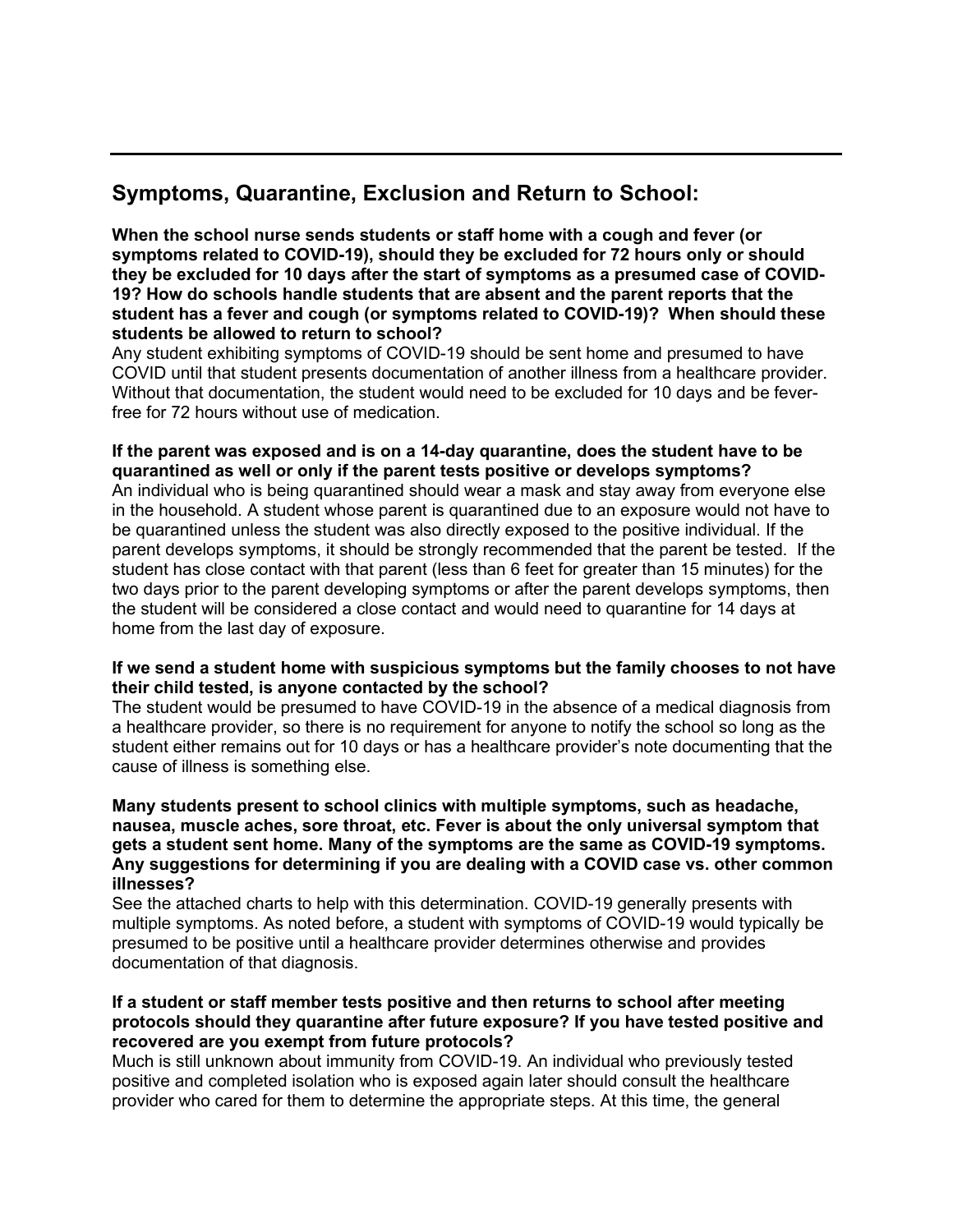guidance is that the student or staff would not need to quarantine, but this recommendation may change in the future as we learn more.

# **School closures:**

# **Who decides if an individual school is to close for 2-5 days? Can part of a school, instead of the whole school, be closed?**

Decisions on whether part of a school or an entire school will need to close will be made in consultation with the local health department as part of the contact tracing and case investigation. These decisions will depend on how the students were cohorted and the movements of the ill individual. The CDC says schools MAY need to close for 2 to 5 days, but the case investigation will ultimately determine the most appropriate actions.

# **Lunch:**

# **If students are eating in the cafeteria, do they need to be seated facing the same direction or can they be seated across the table from other students?**

Facing in the same direction and spacing them out to ensure social distancing is the preferred approach. If the cafeteria has round tables and students who sit across from each other will be 6 feet apart, then they can face each other as long as social distancing is maintained.

# **Temperature guidance:**

# **Is the level for a fever 100, 100.4 or 100.5?**

CDC guidance sets the level at 100.4. If a school uses a lower threshold, that is fine. Check your school board policy to determine temperature threshold.

### **Is it necessary to require a daily temperature check for all staff and students? Should bus drivers take temperatures are a first line of protection, and if so, do we have to record the temperature in a log?**

We do not recommend having bus drivers or other school personnel performing daily temperature checks on everyone because it creates logjams in which healthy individuals could inadvertently be exposed and could contribute to other safety hazards. We recommend home screening so that individuals are taking their temperature and checking for symptoms daily before leaving for school. Home screenings that include temperature checks and answering questions that screen for the symptoms of COVID-19 are supported by the CDC.

# **Masks:**

### **Do students have to constantly wear face masks? When can they remove them? Can they sit on the student's desk? Is it ok for the student to handle the mask multiple times during the day to take it off and on?**

Students are encouraged to wear face masks throughout the day, with exceptions for lunch and situations in which they can socially distance, are outdoors or are in PE class. However, if all the students are facing the same direction and are socially distanced, then taking them off during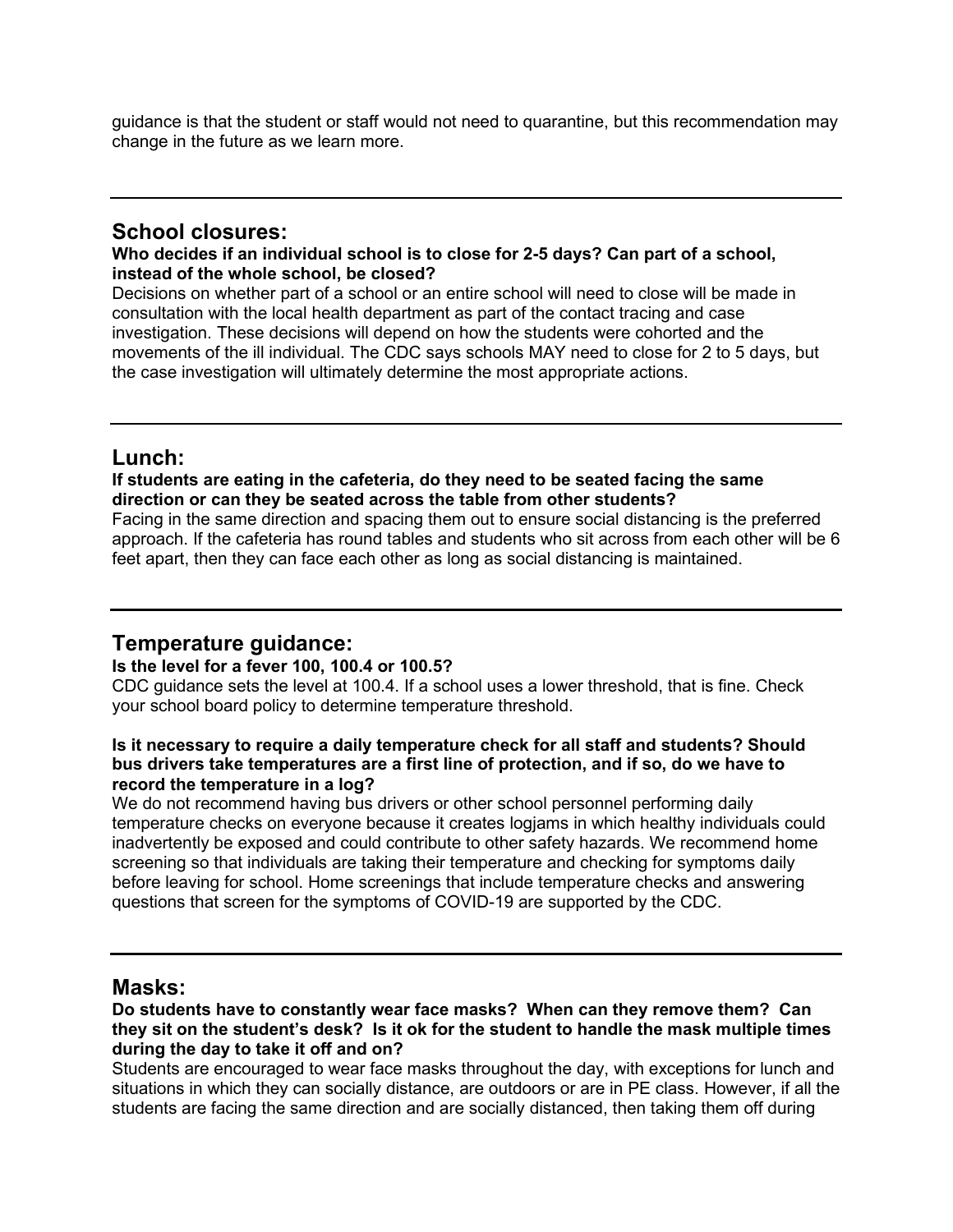class to have a break from wearing them could be considered. Also, younger students who are in class and all the desks are facing forward while they are seated at their desk may be allowed to take their mask off while they read, do paperwork or receive instruction.

# **A student has a fever and is in the isolation room, awaiting parental pick-up. Will their cloth face covering be sufficient or should they wear a surgical mask? Our local health officer has said we can have multiple students in the isolation room at the same time if they are masked and we try to keep them as far apart as possible.**

A cloth face covering is acceptable so long as you can separate individuals by 6 feet.

# **Are there guidelines for students who due to health needs or their disability, will not be able to wear a mask?**

In these cases, parents should talk with their healthcare provider about whether returning to inperson school is medically appropriate. Face shields would also be an option in such instances.

# **If we can't get N95 masks, are K95 masks just as good?**

Surgical-grade masks such as K95s are acceptable for all procedures except for those that produce aerosols, such as nebulizer treatments. If it will be necessary to provide aerosolproducing procedures such as nebulizer treatments or suctioning of trachs, then it will be recommended that the provider use an N95 mask.

# **Are face shields an acceptable form of PPE as an alternative to face masks for teachers or students?**

The best protection is a face covering that fits tightly over your nose and mouth. However, face shields may be appropriate for young children or others who cannot or won't wear a mask and for hearing-impaired individuals who need to be able to read lips, or for speech therapists so that children can see their mouths.

#### **If parents do not support masks at school, what are your suggestions?**

Provide education about how the risk of contracting COVID-19 is reduced when people wear masks. Further actions would be up to the school district.

### **If cloth masks are worn, can you forgo social distancing all day in the school setting? What type of risk would this be considered if yes or if schools do this regardless of the recommendation of the CDC?**

While cloth masks can decrease the risk of spread, individuals who are within 6 feet of a positive case for 15 minutes or longer are considered close contacts and would be subject to quarantine, even if they are wearing a mask.

# **There seems to be such a divide on the subject of wearing masks. What is the latest research on the spread of COVID and wearing masks?**

A number of recent studies have touted the benefits of wearing masks to reduce transmission of COVID-19.

#### **Can you please clarify if taking off a mask in a classroom, when social distancing and not moving around, with poor ventilation is safe? Or, if there is poor ventilation (no windows or little windows to open, or if HVAC system is poor), should the masks remain on even if social distancing and sitting at desks?**

It is acceptable that students can remove masks if they are all facing the same direction and socially distanced. As students get up and move around the classroom, wearing masks is strongly recommended.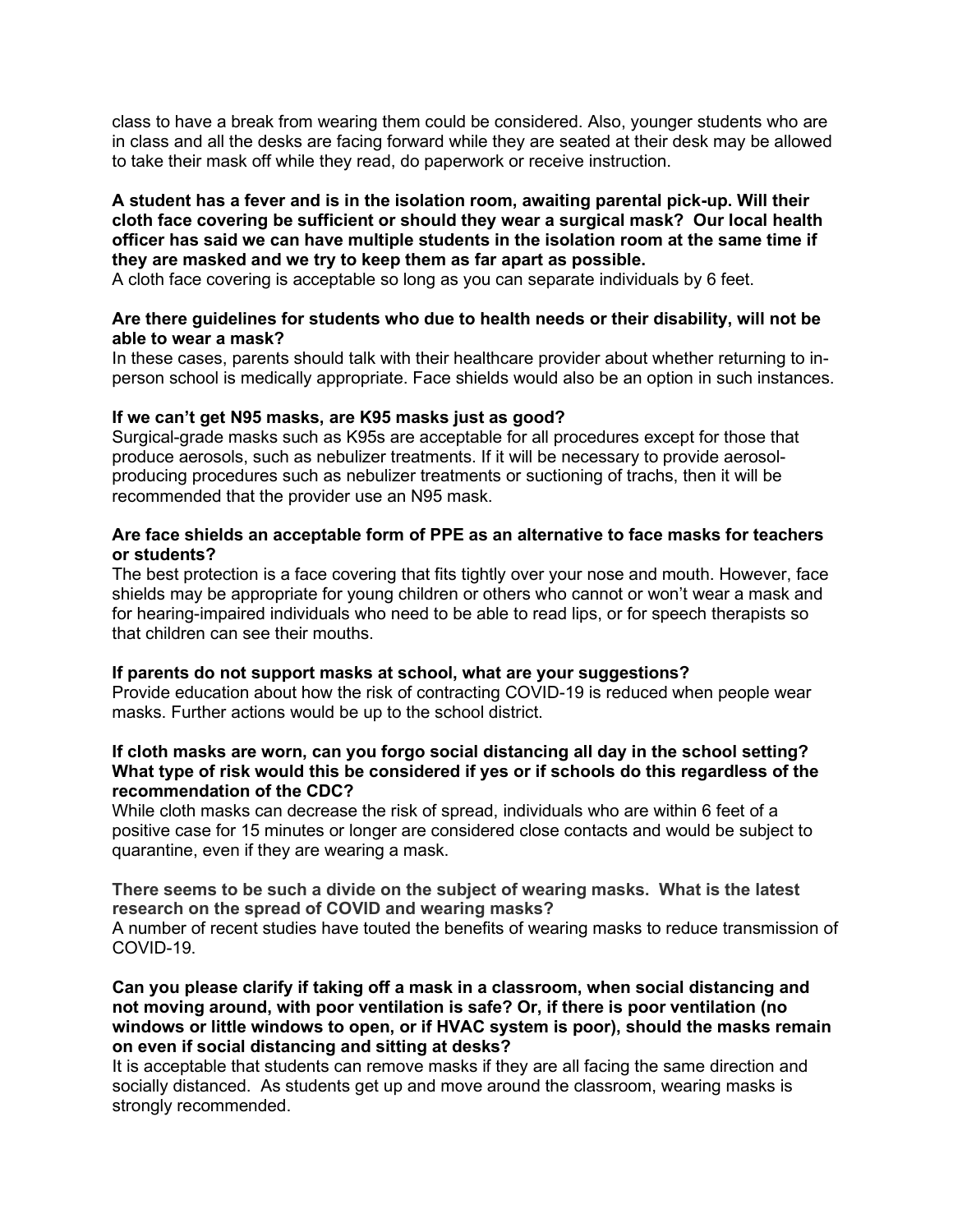# **You mentioned that students being outside for PE would certainly be a situation where students can take the masks off. Can we assume that also applies to outdoor athletic practices and events?**

Yes, but we encourage social distancing, disinfecting and frequent handwashing and emphasize the importance of avoiding touching your face. Classes held outside would also apply.

 $\mathcal{L}_\mathcal{L} = \{ \mathcal{L}_\mathcal{L} = \{ \mathcal{L}_\mathcal{L} = \{ \mathcal{L}_\mathcal{L} = \{ \mathcal{L}_\mathcal{L} = \{ \mathcal{L}_\mathcal{L} = \{ \mathcal{L}_\mathcal{L} = \{ \mathcal{L}_\mathcal{L} = \{ \mathcal{L}_\mathcal{L} = \{ \mathcal{L}_\mathcal{L} = \{ \mathcal{L}_\mathcal{L} = \{ \mathcal{L}_\mathcal{L} = \{ \mathcal{L}_\mathcal{L} = \{ \mathcal{L}_\mathcal{L} = \{ \mathcal{L}_\mathcal{$ 

# **Positive cases and notification:**

# **How will the school be notified of positive cases? Can the school accept a verbal positive test result from a parent, or does it need to be lab confirmed by the health department?**

Parents are encouraged to notify the school immediately upon learning of a positive COVID test; the school is encouraged to accept a verbal positive result and immediately notify the local health department so that appropriate infection-control actions can begin. The Indiana State Department of Health will lead contact tracing and investigation efforts in consultation with the local health department to ensure that close contacts are identified quickly. The local health department can confirm the lab result.

# **Is a presumptive positive (based on symptoms and history) counted the same as a positive test result?**

In the absence of a positive COVID-19 test, a physician can make a clinical diagnosis based on symptoms and scans. Any physician diagnosis would be treated as a positive case, with the appropriate isolation and contact tracing required.

# **Who is responsible for letting people know that they are considered a close contact and need to self-quarantine for 14 days?**

The Indiana State Department of Health will lead contact tracing and case investigation in consultation with the local health department. This is why it's critical that schools immediately contact their local health department upon learning of a positive COVID case among the student body or staff.

# **What information can schools share with local health departments when they are notified of a positive case? What information can local health departments share with schools regarding a positive case?**

Per IC 16-41-8-1, local health departments can share information to the extent necessary to stop the spread of disease. For example, if they need to provide information to help with contract tracing, such as talking to the teacher to see what other students might be a close contact, they can share the ill student's name. Schools would be urged to fully cooperate in contact tracing to mitigate the risk of exposure. The minimum amount of information necessary should be shared; for instance, if an entire class were to be considered a close contact, the local health department may only need to indicate the class, not a specific student. Under these circumstances the other parents will be informed that their child has been deemed a close contact of someone in their class without naming the child directly. Many students and family will figure out who the positive individual is, but the school would not be encouraged to provide that information.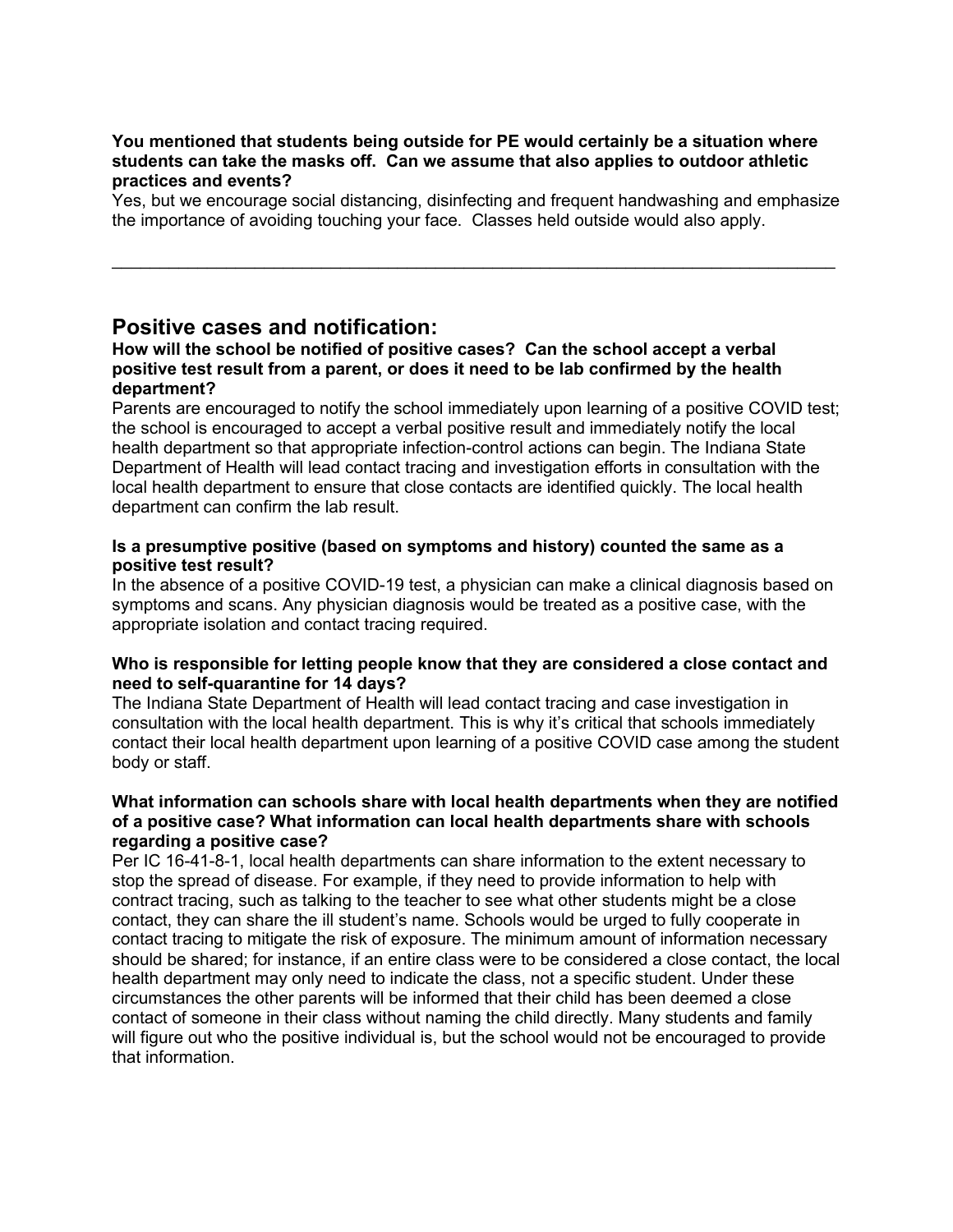# **Are the disposable loop masks that are used in doctor's offices surgical grade? If not, could you please share an example of what type of masks we need to be looking into purchasing for our health service staff?**

Yes, those are surgical grade. You also can wear a K95 as a surgical-grade mask.

# **Screening questions/templates/guidance:**

**Is there a flow diagram for school secretaries to use to ask the appropriate questions and refer parents to the appropriate course of action when they call a student in ill with COVID-like symptoms?** 

We have developed a screening flow chart to help school nurses and front office staff. See attached chart.

### **I don't feel like we can coherently wrap our heads around all of the what-ifs at this stage of the game. Will there be a "help" line so to speak as the year begins?**

ISDH has hired a public health nurse who has worked with school nurses to serve as a liaison for both local health departments and school districts. In addition, we have established [backtoschool@isdh.in.gov](mailto:backtoschool@isdh.in.gov) for additional health-related questions. This FAQ will be updated online as new issues come in.

**Is there a training video available that the IDOE or IDSH department recommends we use to show staff and/or students to better educate them on the importance of handwashing, social distancing and the symptoms to look for when dealing with COVID-19? Is there a video available to share with parents about what they can do to screen their children at home each day before sending them to school?** 

The CDC has an extensive library of educational videos about COVID-19. You can find them here: [https://www.cdc.gov/coronavirus/2019](https://www.cdc.gov/coronavirus/2019-ncov/communication/videos.html?Sort=Date%3A%3Adesc) [ncov/communication/videos.html?Sort=Date%3A%3Adesc](https://www.cdc.gov/coronavirus/2019-ncov/communication/videos.html?Sort=Date%3A%3Adesc)

#### **Do you have any kind of screening form created that you can share for when we are asking families to screen children at home?**

The CDC has created a self-checker that can help with self-screening. You can find that here: <https://covid19healthbot.cdc.gov/> You also can used the attached chart.

#### **With the wide range of symptoms being reported, how can the school nurse determine who needs to go home and/or be further evaluated? In talking with some PCPs, even they acknowledge the difficulty. And when we send a student home, are we to then screen the other students and teacher from his class?**

As noted previously, assume a student or staff member with symptoms of COVID-19 is positive until proven otherwise. All individuals in close contact of the ill individual should be advised to monitor for symptoms; however, quarantine for those close contacts would not be required unless the original ill individual tests positive.

# **Will there be checklists or a tool kit created by the ISDH to help administrators and teachers prepare their buildings and rooms regarding how to prepare for a more conducive hygienic environment? What should be eliminated? Or ideas or aids/tools to purchase/have at the ready?**

The CDC has issued guidance for schools that focus on having ill individuals stay home if they're sick, frequently cleaning and disinfecting spaces, closing communal spaces and other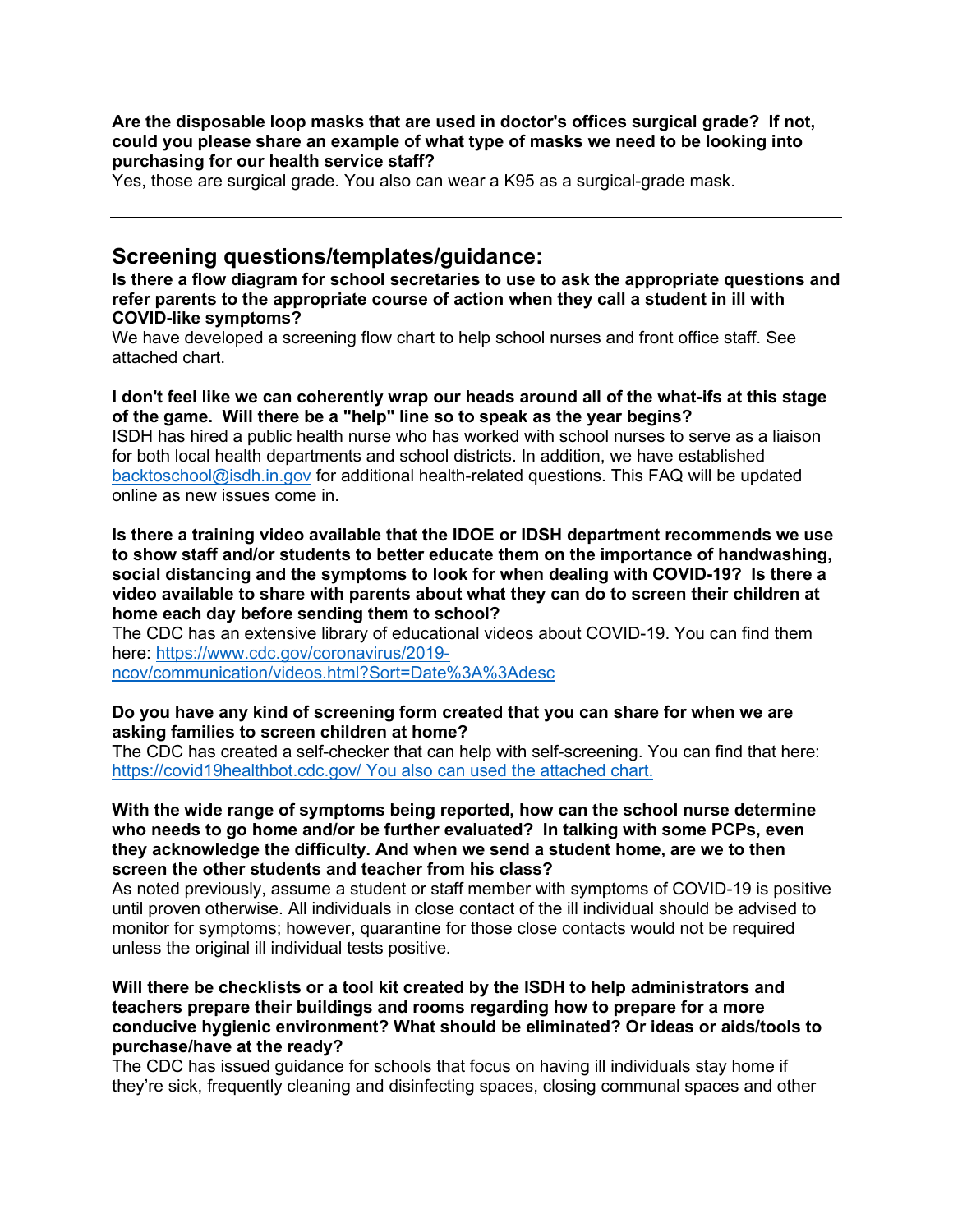steps that can be taken to prepare the building. You can find those here: <https://www.cdc.gov/coronavirus/2019-ncov/community/schools-childcare/schools.html>

### **Will there be any sort of sample policy put out to help schools wrote their own policies?**

There is no one-size-fits-all policy because each school system will have unique needs and challenges, and what works in a small rural school likely won't work in a larger urban environment. That's why ISDH worked with IDOE to develop the IN-CLASS document, which incorporates the latest CDC guidance for schools.

# **Can you please clarify if the schools should require a provider's note to return to school?**

If a student or staff member has symptoms of COVID-19, they should be presumed to be positive and quarantine for 10 days and until they are 72 hours fever-free without the use of fever-reducing medications unless they have a provider's note that determines the symptoms were caused by something other than COVID-19, the student is fever-free for 24 hours, and the provider feels it is appropriate for the student to return to school.

# **Non-pharmaceutical interventions (social distancing, masks, etc.)**

**Until there is a vaccine or drug treatment, are we to at least use mitigation strategies in the school setting (social distancing, masks, hand-washing/disinfection)?**

Social distancing, masks, handwashing and frequent disinfection will be necessary to curb the spread of COVID-19 until a vaccine is available.

### **When reading the re-entry guide, it seems to promote social distancing, but then also says that if it is not feasible it could be forgone or to do so to the best of our ability. If you can't do 6 feet, what would be the alternative minimum or would it just not matter because anything less than 6 feet it a high risk, for example?**

We really do want to find ways to allow for social distancing as much as possible. That might mean taking classes outside when the weather permits. Or it could mean holding choir in the gym instead of the smaller music room. Implementing a mask policy is also important, especially in instances where you can't maintain that social distance. Without 6 feet of social distancing, the number of close contacts who could be subject to quarantine could be higher.

# **If face masks are worn, do desks in the classrooms have to be 6 feet apart?**

Face masks do not eliminate the need for social distancing. When desks are closer, that increases the number of close contacts if a student tests positive.

### **Some have believed that if numbers are low (less than 5 new cases per day or no direct cases related to student/family members in the school) than you can go back traditional with no social distancing or masks. Please clarify.**

The only way to reduce the transmission of COVID-19 in the absence of an effective vaccine is to continue to practice social distancing, wear masks and do frequent handwashing and disinfection.

**According to the CDC website and our understanding, mitigation strategies, specifically social distancing, masks, and frequent hand washing need to be in place in the school setting until a vaccine or drug treatment is widely available. If this is correct, under what scientific circumstances should schools return traditionally, without these mitigation strategies?**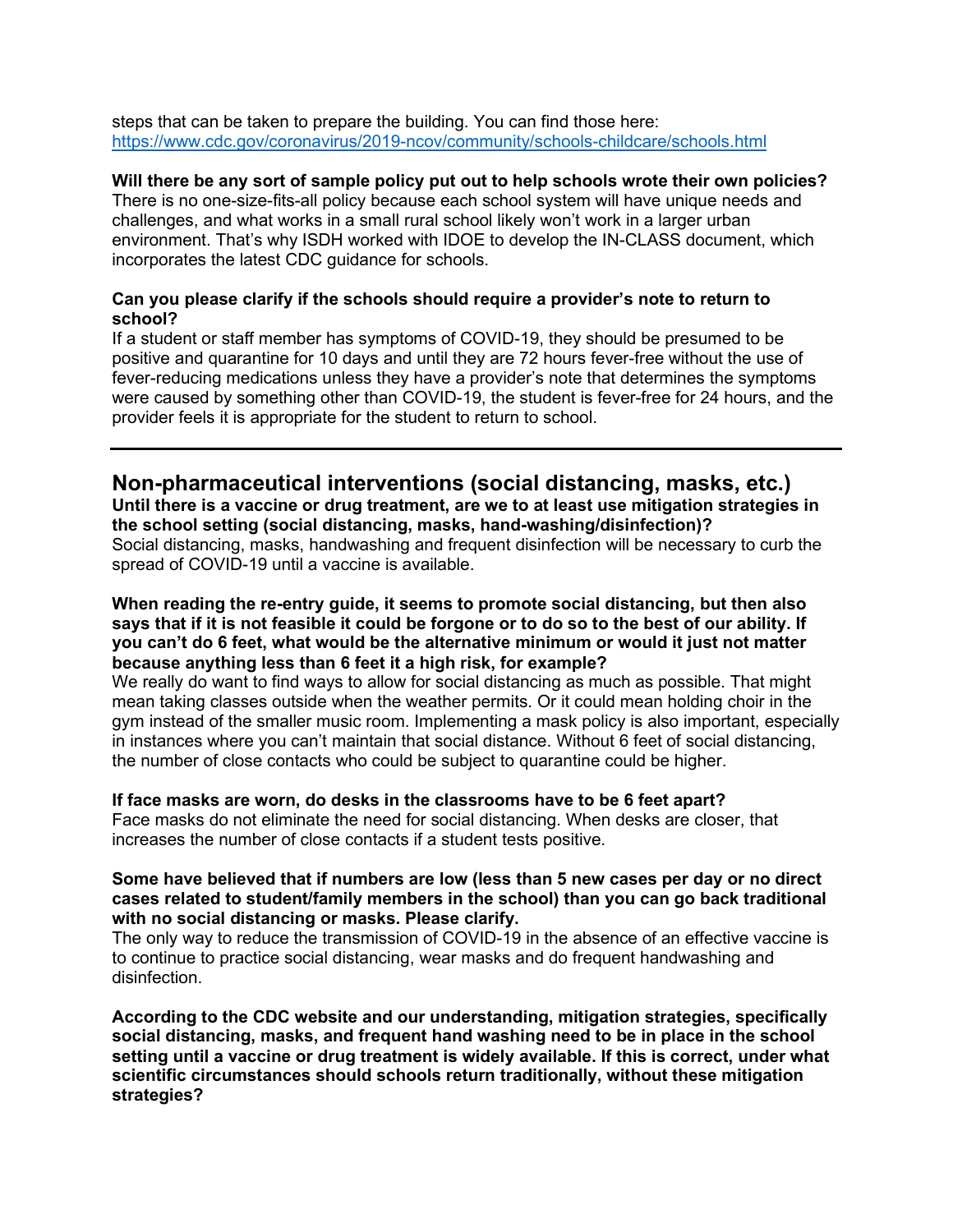Until a vaccine is available, it is expected that these measures will need to remain in place.

# **If we are unable to social distance with 6 feet between desks in classrooms, but all students are facing the same direction, can students not wear masks except during movement?**

We encourage the use of masks and highly recommend that students remain 6 feet apart. However, we recognize that it may not be possible in some classrooms. In addition, younger students especially may need to have a break from their masks. This would be the most acceptable time or situation for them to remove them unless they were outside, which is even better.

**If a district decides for all students to come back full time every day, would it be concerning to you that there could be small classrooms with 28-30 kids sitting in desks within 2 feet of one another (because it's physically impossible in a small room to move 6 feet apart)?** 

We expect schools to do the best they can with social distancing. Finding creative ways to increase social distancing such as utilizing outdoor space, cafeteria or gym space are some ways schools are exploring opportunities to increase the distance between students.

**\_\_\_\_\_\_\_\_\_\_\_\_\_\_\_\_\_\_\_\_\_\_\_\_\_\_\_\_\_\_\_\_\_\_\_\_\_\_\_\_\_\_\_\_\_\_\_\_\_\_\_\_\_\_\_\_\_\_\_\_\_\_\_\_\_\_\_\_\_\_\_\_\_\_\_\_**

# **Testing:**

# **Does the state recommend staff and students be tested regularly?**

We do NOT recommend regular testing, because it's just a snapshot in time. You can test negative today and be positive tomorrow. We **do** recommend that all students and school employees be educated about the symptoms of COVID-19 before school starts, and that they self-screen for symptoms each day before coming to school. We also recommend that schools know of testing sites in the area to refer students and staff. We have been informed that insurance companies will not be covering testing that is done on a regular basis or for "back to work."

**Will there be a way to quickly test students who go home with a fever and symptoms?**

At this time, there is no ability to do rapid tests in all school settings. In addition, rapid testing can result in false negatives depending on the stage of infection. Testing sites around the state can be found on the testing link at [www.coronavirus.in.gov.](http://www.coronavirus.in.gov/)

### **If a student is identified as a close contact of another student who has tested positive and the close contact is asymptomatic, can they be tested and if negative be allowed to return to school earlier than the 14-day quarantine?**

No, because the test may have been a false negative. We recommend that the student continue to quarantine for 14 days.

**\_\_\_\_\_\_\_\_\_\_\_\_\_\_\_\_\_\_\_\_\_\_\_\_\_\_\_\_\_\_\_\_\_\_\_\_\_\_\_\_\_\_\_\_\_\_\_\_\_\_\_\_\_\_\_\_\_\_\_\_**

# **Isolation and quarantine:**

# **If teachers and staff are exposed to Covid-19, do we have to take the 14 days off like the rest of the students and employees have to do?**

Close contacts of positive cases, as identified through contact tracing and the case nviestigation, are required to quarantine for 14 days. If an individual develops symptoms or tests positive during the quarantine period, additional requirements apply.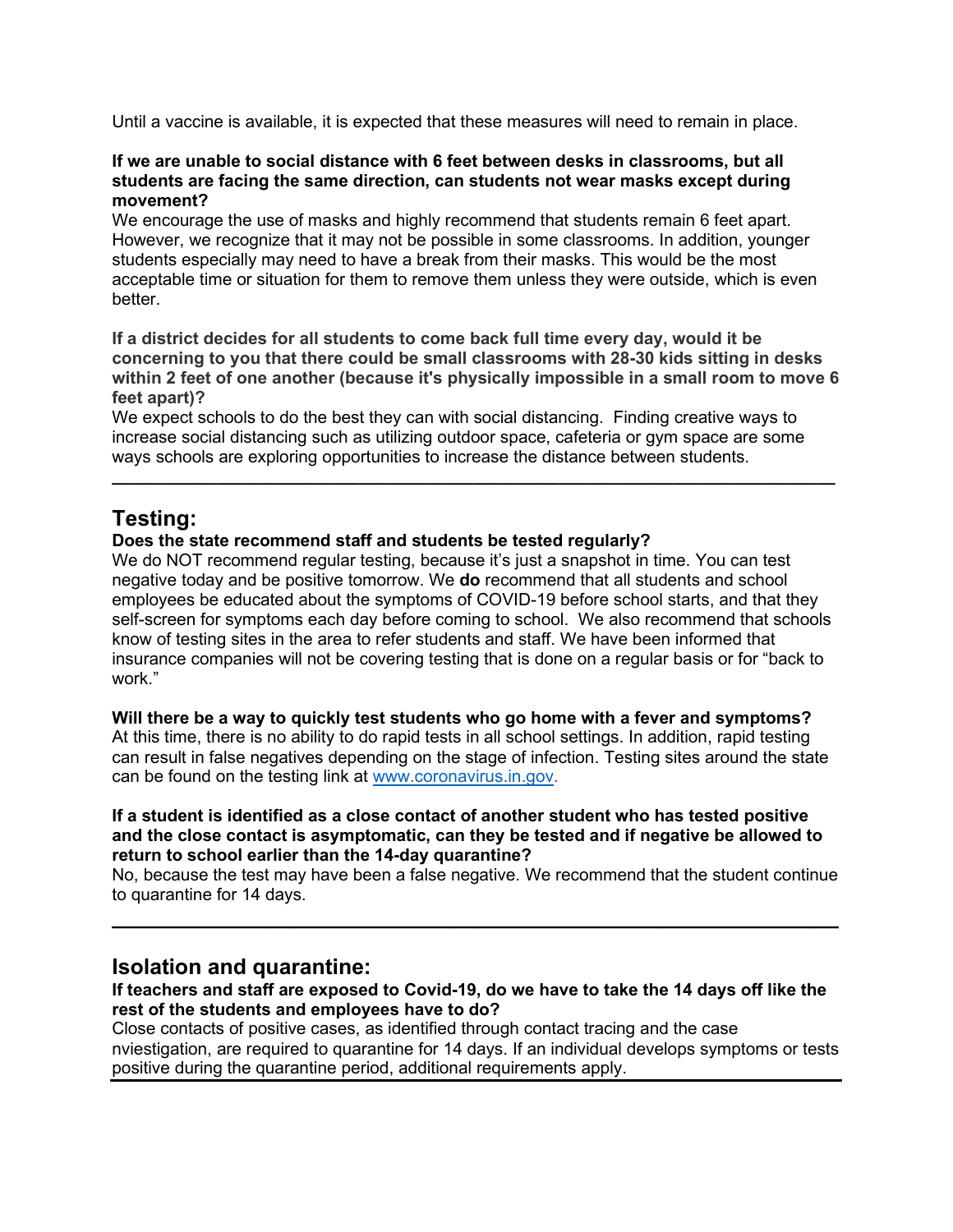# **What if a student was sent home due to temp or possible signs and symptoms of COVID-19. Would we send and keep home the rest of the siblings in the household?**

We would recommend testing for a child who is exhibiting symptoms of COVID-19. If a child tests positive, all others in the household would be considered close contacts and need to quarantine unless that child was isolated from others in the home, had a separate bathroom, etc.

**I know that the CDC considers "close contact" to be within 6 feet of an infected person for at least 15 minutes starting 48 hours before illness onset until the time the patient is isolated. Does that change if either person is wearing a mask or if both are wearing a mask? For example, say I am in a classroom with a student within close contact, by CDC definition, who later tests positive. Would I need to undergo quarantine if I am wearing a mask? Or if the student is wearing a mask? Or if we both are wearing a mask?** At this time, CDC guidelines state that wearing a mask does not remove the need for quarantine for individuals who are close contacts of a confirmed COVID-19 case.

# **Will there be clear RULES on when to send students home and for how long? What is the board of health's plan for when a student tests positive? We have been advised that we will notify them, but then what? What is the plan from there?**

The CDC's guidance for quarantine and isolation are included in the IN-CLASS document, and we have developed a chart to help guide school decisions. Schools should notify their local health department when being told of a positive case among students or staff. The Indiana State Department of Health will conduct contact tracing and a case investigation in collaboration with the local health department to determine who is considered a close contact and thus subject to quarantine.

**If we have a teacher who has a sore throat but believes it is allergy-related, do they need to stay home until symptom free? Are we supposed to treat headache, with no other symptoms, as a potential COVID-19 case? Isolate in the separate COVID clinic space?**  COVID-19 usually involves multiple symptoms. If you have an employee with a known allergy who is experiencing drainage and a sore throat as a result, with no other symptoms, or a headache with no other symptoms in an individual who is known to suffer migraines, you do not need to treat them as if they have COVID.

# **If one of your students is positive, does the teacher need to stay home?**

Not necessarily. Contact tracing conducted by ISDH in consultation with the local health department will determine who was in close contact (6 feet or less for at least 15 minutes) with the positive patient, and those individuals would be required to quarantine. A teacher who does not fall within that criteria would not necessarily be impacted by quarantine.

**\_\_\_\_\_\_\_\_\_\_\_\_\_\_\_\_\_\_\_\_\_\_\_\_\_\_\_\_\_\_\_\_\_\_\_\_\_\_\_\_\_\_\_\_\_\_\_\_\_\_\_\_\_\_\_\_\_\_\_\_\_\_\_\_\_\_\_\_\_\_\_\_\_\_\_\_**

# **Vulnerable and special populations:**

**I am a nurse a developmental preschool. What are your recommendations for facial coverings for children 3-5 years with speech/developmental/ASD and other issues?** Face shields can provide protection for children who cannot wear a cloth face covering. Some students with speech and developmental delay as well as ASD may not be able to tolerate mask wearing or a face shield. In those cases, attention to social distancing (no prolonged close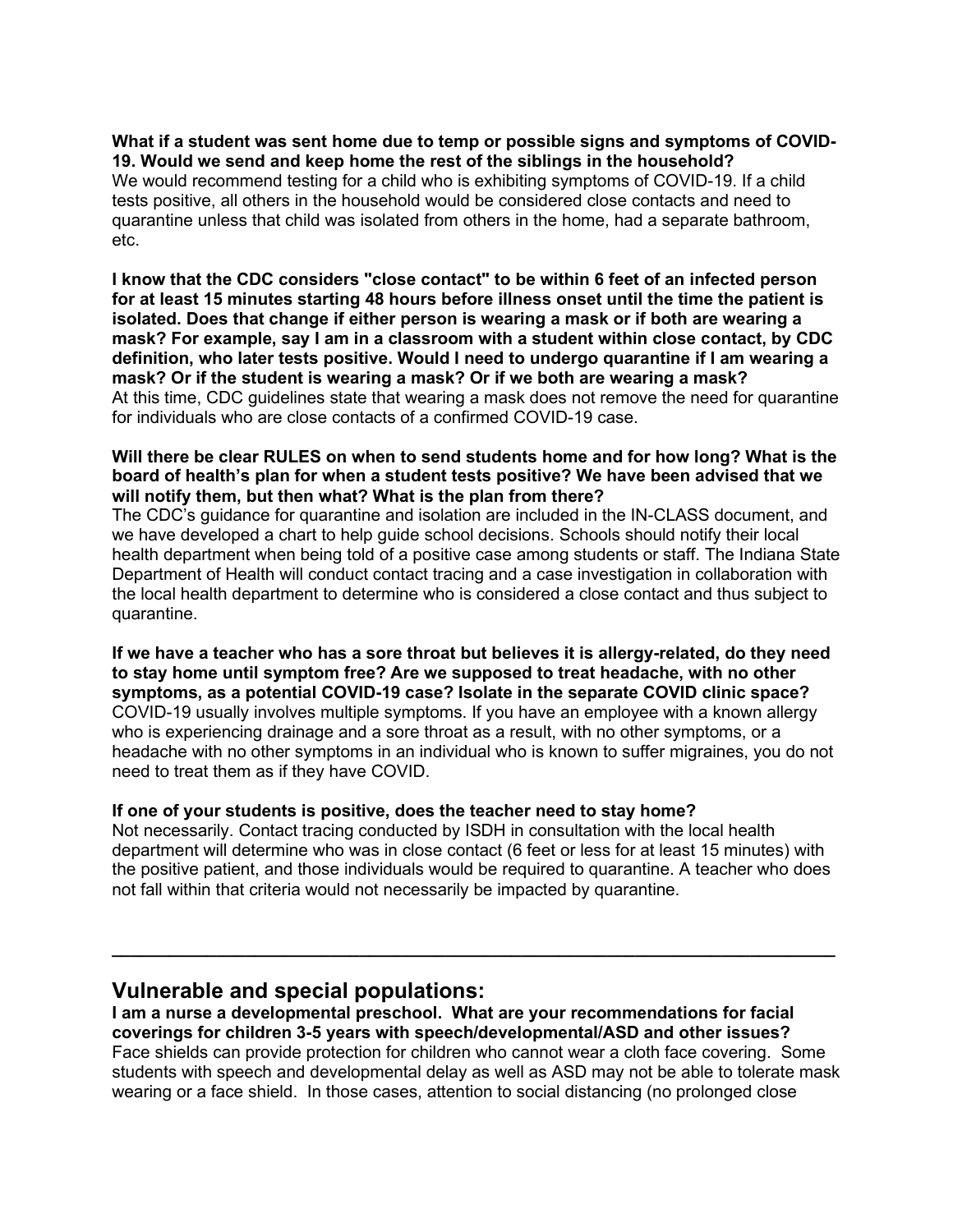contact), hand hygiene and mask wearing by other individuals remain important.

#### **What are recommendations for children with decreased auto immune systems, or children with tracheostomy?**

Children with decreased immunity should consult a healthcare provider about whether in-person instruction is appropriate at this time.

### **For those of us who fall in the high risk age group, will a cloth mask keep us and our medically fragile students we work with safe? What should our minimum precautions/PPE be?**

Cloth masks are sufficient if your work with the students is not healthcare-related. Otherwise, we recommend additional PPE such as surgical-grade masks, gloves and gown if necessary based on exposure to bodily fluids

# **How do you address students with terminal illness that want to attend on-site school and cannot wear a mask due to breathing issues related to diagnosis?**

That decision should be a conversation between the parent and the child's healthcare provider.

# **If an immunocompromised student is sent to school because their parents want them in the building do we require a waiver since they are in the high risk group?**  This would be a question for your school legal counsel.

#### **How can we protect students with special needs? Many of our students with special needs in Lifeskills classrooms or Pre-K programs cannot wear a face covering (unable to self-remove or have respiratory issues). Many cannot comply with face covering hygiene procedures or cannot tolerate having something on their faces. And how can we protect students who are immunocompromised?**

These students and their parents should consult their healthcare provider first to determine whether returning to school in person is appropriate. If they do return, you can consider the use of face shields instead of masks. This guidance would also apply to employees.

# **What is your recommendation for accommodating high risk staff members?**

High-risk staff members should consult their healthcare provider for advice. The staff member should wear a mask and practice social distancing along with frequent handwashing and disinfecting of high-touch surfaces. Acrylic barriers in the classroom could also be considered.

#### **There are many concerns with typical cloth masks for Deaf and Hard of Hearing students. Will the state be able to provide clear masks/shields for this population?** Face shields are appropriate in these circumstances and are available through online retailers and even within communities. Masks with clear plastic material only over the mouth area are also available.

### **Are there any guidelines for students who require more hands on support such as changing, hand over hand assistance, aggressive behaviors that need frequent hands on interventions, etc.? Should a teacher's aide wear more rigorous PPE?**

Teacher's aides who are changing students should wear gloves and a surgical mask for typical care scenarios. Although CDC does not recommend that nebulizers be administered in a school setting, if aerosolizing treatments are required, such as suctioning, then an N-95 mask should be worn and the area where the treatment occurs should be closed for cleaning.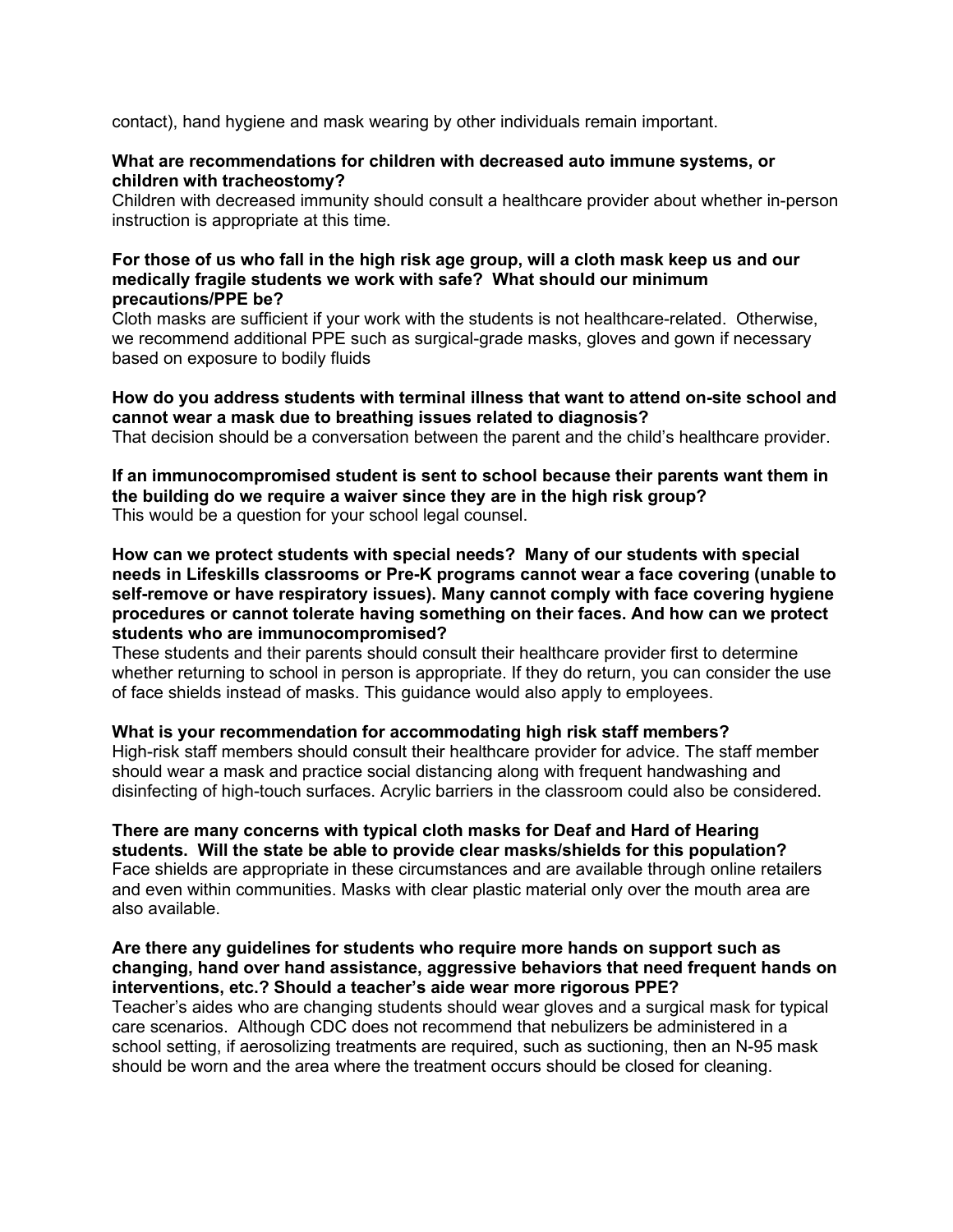# **Transportation:**

**One of the largest barriers to any re-entry plan is that even if we can properly socially distance students in class, how will we get them here responsibly? What is the minimally acceptable standard for bus transportation? One child per seat? Two children if they wear masks? Every other row only?** 

**\_\_\_\_\_\_\_\_\_\_\_\_\_\_\_\_\_\_\_\_\_\_\_\_\_\_\_\_\_\_\_\_\_\_\_\_\_\_\_\_\_\_\_\_\_\_\_\_\_\_\_\_\_\_\_\_\_\_\_\_\_\_\_\_\_\_\_\_\_\_\_\_\_\_**

The CDC has recommendations for transportation guidance that are included in DOE's IN-CLASS document. We recognize that separating students on a bus may not be feasible. In those cases, we recommend limiting the number of children to two per seat, requiring masks and assigning seats, which will aid with contact tracing should a student test positive.

**If there is a bus full of students and they cannot be spread apart 6 feet, but are all wearing cloth masks, does that make any impact on the risk assessment that is done to determine who would meet the criteria for high or low risk exposure? If everyone was masked, would they still have to quarantine for 14 days, or could they return to school with self-monitoring for 14 days?**

Those individuals who were within 6 feet for more than 15 minutes would be identified as close contacts and would be required to quarantine. That would apply regardless of whether they were wearing masks at the time of exposure.

**\_\_\_\_\_\_\_\_\_\_\_\_\_\_\_\_\_\_\_\_\_\_\_\_\_\_\_\_\_\_\_\_\_\_\_\_\_\_\_\_\_\_\_\_\_\_\_\_\_\_\_\_\_\_\_\_\_\_\_\_\_\_\_\_\_\_\_\_\_\_\_\_\_\_\_**

# **Food issues:**

**I have a question related to concession stands for athletic and fine arts events. The wording in the document is as follows:** *Concessions may be sold if food handlers and cashiers use appropriate PPE and only prepared, prepackaged food is available.* **I am seeking some clarification as to the term "prepared"? Would our concession stand workers with gloves and masks on be able to "prepare" hamburgers and hot dogs and wrap them in foil to be served?**

These would be considered pre-packaged so long as they are individually wrapped and condiments are included with the food. Bottles of ketchup and mustard or other condiments should not be placed in a buffet style where they will be frequently touched.

**What specific policies and/or procedures are being discussed to address students with life-threatening allergies with the proposal of eating lunch in the classroom, especially at the elementary level? Will this policy increase workload of the classroom teacher? Both FARE, Food Allergy Research and Education, and the CDC recommend allergen-free classrooms.**

Schools will need to consider food allergies as they make their plans.

# **How is lunch being handled where they will not be wearing mask and it would be hard to get 6 feet of separation?**

The CDC recommends that students bring their lunch or that schools provide prepackaged items, box lunches, and disposable food items whenever possible. When possible, having younger children eat in their classrooms can help cohort students and reduce potential exposures. Assigning seats at lunch can help identify close contacts of a student who tests positive. Students should wash their hands thoroughly and often, and any surfaces they will be touching should be disinfected before and after they are used, whether it's in the classroom or lunchroom.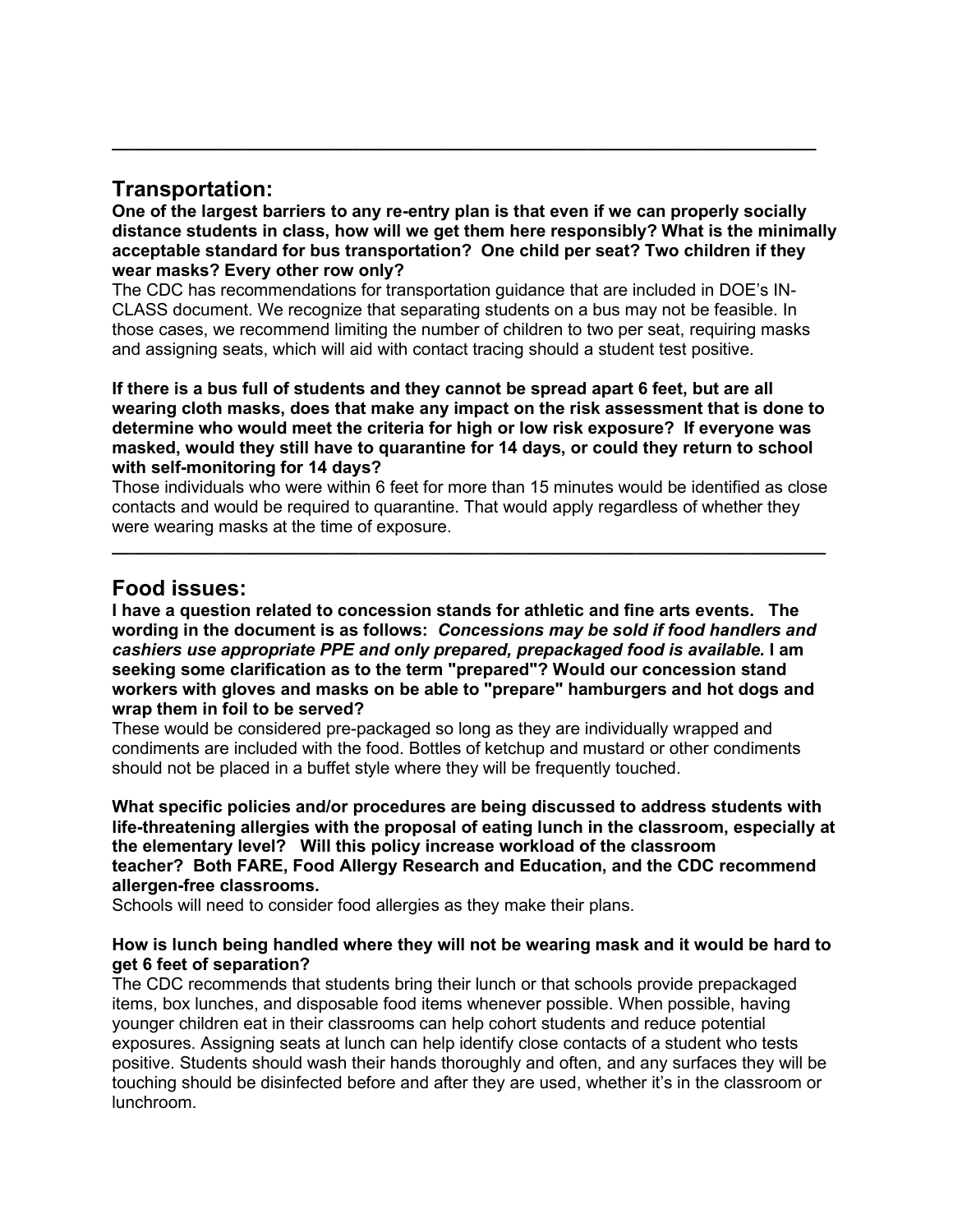# **Cleaning and disinfecting:**

# **If we sent out a letter to parents and received written permission for their child to use wipes to clean before and after their contact with high touch spots, would this be acceptable?**

 $\_$  , and the set of the set of the set of the set of the set of the set of the set of the set of the set of the set of the set of the set of the set of the set of the set of the set of the set of the set of the set of th

When supervised and non-toxic wipes are used, it is appropriate to have students wipe their own desks or other high-touch spots.

# **What is your recommendation for cleaning desk surfaces at the high school level when students are transitioning to multiple rooms during the day?**

Schools should consider providing each classroom with a cleaning solution and paper towels; each teacher can build in spraying of desks at the end of each class period. It's important that only one person – likely the teacher – touch the spray bottle, so teachers could spray desks and students could dry them and dispose of paper towels on their way out of the classroom.

# **Can water fountains be in service? We are first thinking about our athletes in July and then later thinking about the general student body in August.**

CDC recommends taking water fountains out of service because they are high-touch surfaces. We would encourage schools to let students bring in water so they can stay hydrated. If you do need to keep your water fountains available for students to refill water bottles, you will want to have wipes so that the surfaces can be wiped down between uses.

# **Should classrooms remove soft cloth furniture from classrooms since they are more difficult to disinfect?**

Yes, unless these furniture items can be covered with plastic or vinyl that can be disinfected regularly.

 $\mathcal{L}_\text{max}$  , and the set of the set of the set of the set of the set of the set of the set of the set of the set of the set of the set of the set of the set of the set of the set of the set of the set of the set of the

# **Miscellaneous:**

**What is the best response to those that ask, why if the state is fully open in July without restrictions do the schools have to take such precautions when returning to school?** This is not business-as-usual, and we cannot return to pre-COVID days until a vaccine is readily available. COVID-19 continues to circulate in our communities, making people sick and causing severe illness and even deaths. Wearing masks, socially distancing, washing your hands and staying home if you're sick need to be the new normal in order to protect Hoosiers of all ages.

### **At the elementary level, teachers travel between buildings to teach special classes while classroom teachers have a preparation period. These teachers typically see all the students in the building over a week. This results in many contacts between teachers and students. Should alternative be found for traveling teachers?**

Traveling teachers should practice the same mask wearing, hand hygiene and social distancing measures that they would if they remained in one facility all day.

# **We are a private school and don't have a nurse on staff and a separate room to isolate students. What should we do?**

We recommend that you consult whoever provides healthcare services to your school currently,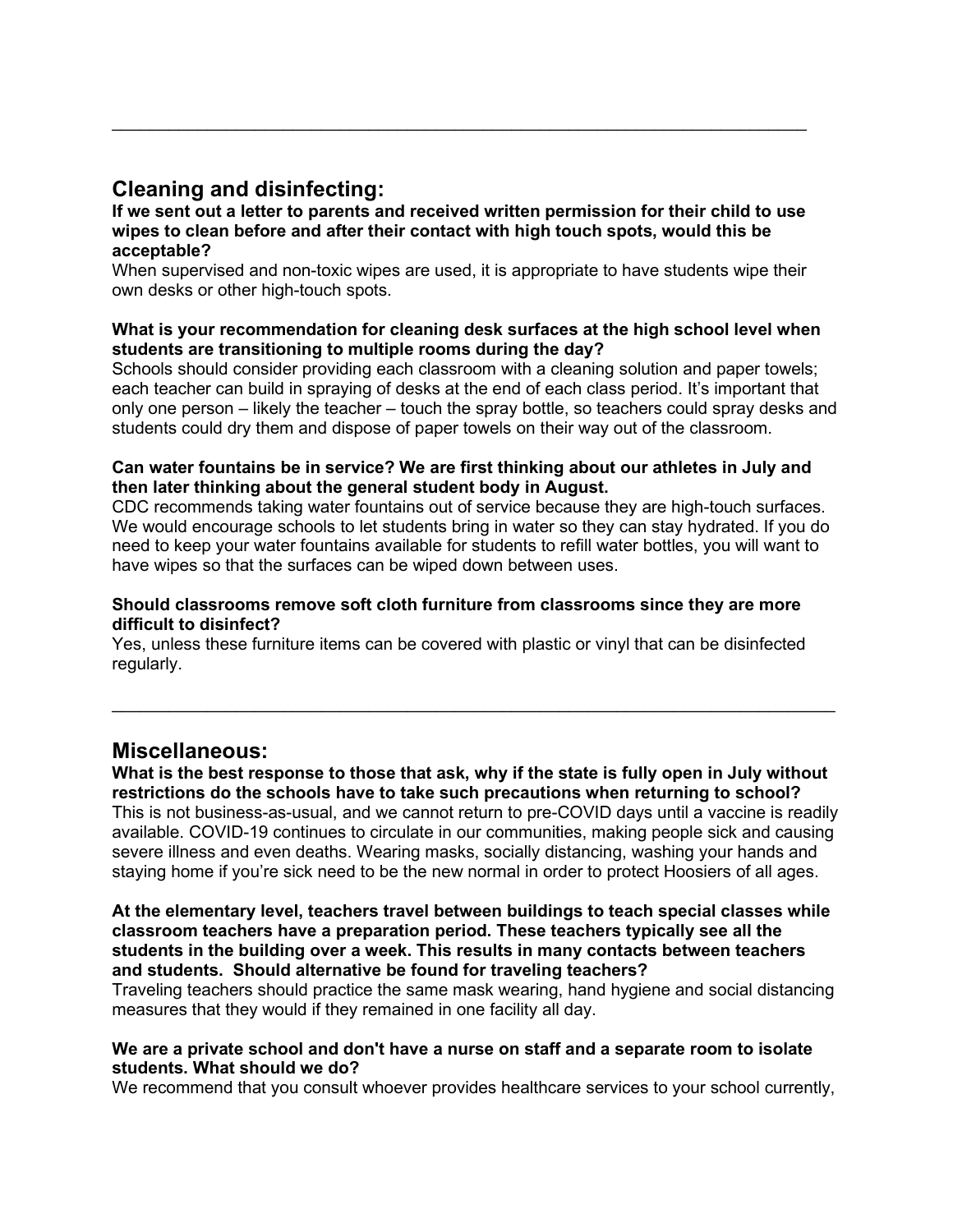as they will be most familiar with your setup.

#### **I teach at a public Montessori school, where desks are limited, because of the amount of work we do on the floor. What should we do?**

We highly recommend distancing students 6 feet apart when feasible. Floors should be cleaned daily.

# **We have a lot of materials that are shared between students in classrooms, including art supplies. What should we do?**

While surfaces are not believed to be the primary means of transmission for COVID, there is much we still don't know about how long the virus may last on surfaces. We recommend that shared materials be regularly cleaned.

# **What do you think of UV sanitizers are they worth to purchase?**

The World Health Organization advises that UV radiation can cause skin irritation and damage your eyes. Cleaning your hands with alcohol-based hand rub or washing your hands with soap and water are the most effective ways to remove the virus. [https://www.who.int/emergencies/diseases/novel-coronavirus-2019/advice-for-public/myth-](https://www.who.int/emergencies/diseases/novel-coronavirus-2019/advice-for-public/myth-busters#:%7E:text=UV%20lamps%20should%20not%20be,can%20cause%20skin%20irritation.)

[busters#:~:text=UV%20lamps%20should%20not%20be,can%20cause%20skin%20irritation.](https://www.who.int/emergencies/diseases/novel-coronavirus-2019/advice-for-public/myth-busters#:%7E:text=UV%20lamps%20should%20not%20be,can%20cause%20skin%20irritation.)

# **If schools require parents/guardians to have their child tested for COVID, will schools be responsible for paying for the testing?**

Under the Families First Coronavirus Response Act (FFCRA), most people should not face costs for the COVID-19 test or associated costs for the duration of the public health emergency, The act requires all forms of public and private insurance, including self-funded plans, to cover FDA-approved COVID-19 tests and costs associated with testing with no cost-sharing. The exception is that insurance will not cover tests for "back to work" or other programs designed to screen people before attending school or work.

# **Specific recommendations for co-op preschools where parents assist teachers with preK ages?**

Parents should self-screen before going to the preschool, wear masks and practice social distancing.

# **The IN-CLASS document mentions reviewing and/or creating staff health plans. Is this pertaining to school nurses or Human Resources?**

This is a question for the Indiana Department of Education.

**During the closure, we advised our staff that they were no longer going to be conducting home visits or doing direct instruction in homes for students who require that level of support due to medical issues that preclude them attending school. What is the advice as we re-open schools in July? Is it safe for our staff to go back into homes to provide those services?**

It is appropriate to resume these home visits now. Anyone going into a home should wear a mask, wash their hands and following CDC recommendations.

**Please clearly define "substantial", "minimal to moderate" and "low to no risk" as far as numbers of community transmission. How do we know this number from day to day? Are we to assume that as long as there is at least 1 community transmission or new case a day that this is at least minimal to moderate? If the above are to be in place in the school setting, why are full contact sports in the school setting approved to begin? It seems to**